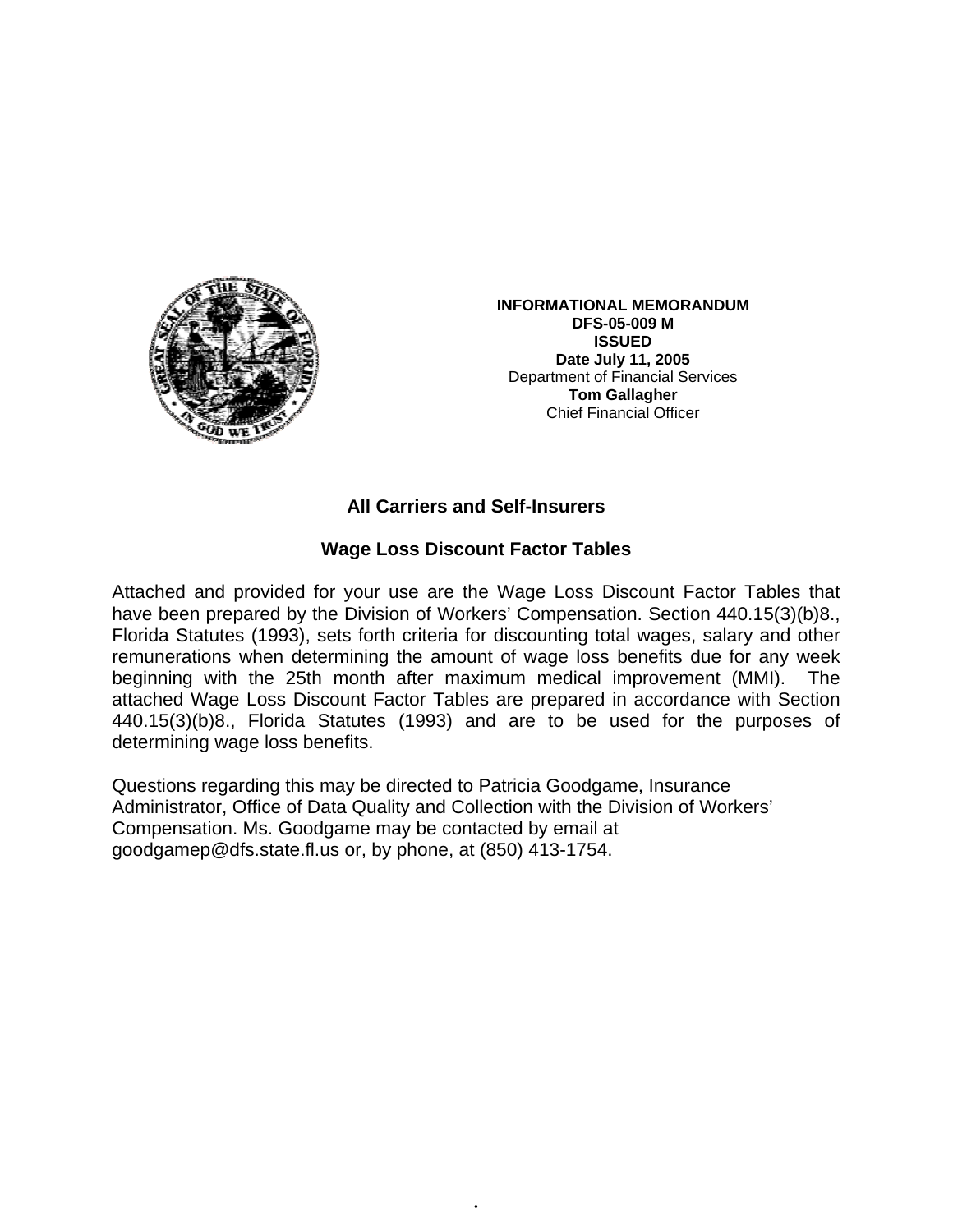## *WAGE LOSS COMPUTATION OF DISCOUNT FACTOR*

The C.P.I. for the *PREVIOUS* year shall be used to determined the discount factor for use in the *CURRENT* payment year when the C.P.I. is less than the 5 percent factor established July 1, 1980 pursuant to Section 440.15 (3) (b), F.S. (1993). The current discount factor is established by dividing the previous years' discount factor by the previous years' C.P.I. factor.

The weekly gross earnings reported by the claimant shall multiply the discount factors so established. To produce the discounted gross earnings amount to be used in the Wage Loss payment calculations.

| <b>YEAR</b> | <b>C.P.I.</b> |
|-------------|---------------|
| 2000        | 1.0340        |
| 2001        | 1.0160        |
| 2002        | 1.0240        |
| 2003        | 1.0190        |
| 2004        | 1.0330        |
|             |               |

## **U.S. DEPT. OF LABOR CONSUMER PRICE INDEX INFLATION FACTOR:**

**\*\*\*\*\*\*\*\*\*\*\*\*\*\*\*\*\*\*\*\*\*\*\*\*\*\*\*\*\*\*\*\*\*\*\*\*\*\*\*\*\*\*\*\*\*\*\*\*\*\*\*\*\*\*** 

I. When the 25th month following MMI occurs in 1983, the following discount factor will be used for each Wage Loss payment made for the 25th month and subsequent month during the calendar year indicated. The same discount factor will be used for all payments made to the same claimant during the same calendar year.

| <b>DISCOUNT</b> |
|-----------------|
| <b>FACTOR</b>   |
| 0.5459          |
| 0.5372          |
| 0.5246          |
| 0.5148          |
| 0.4984          |
|                 |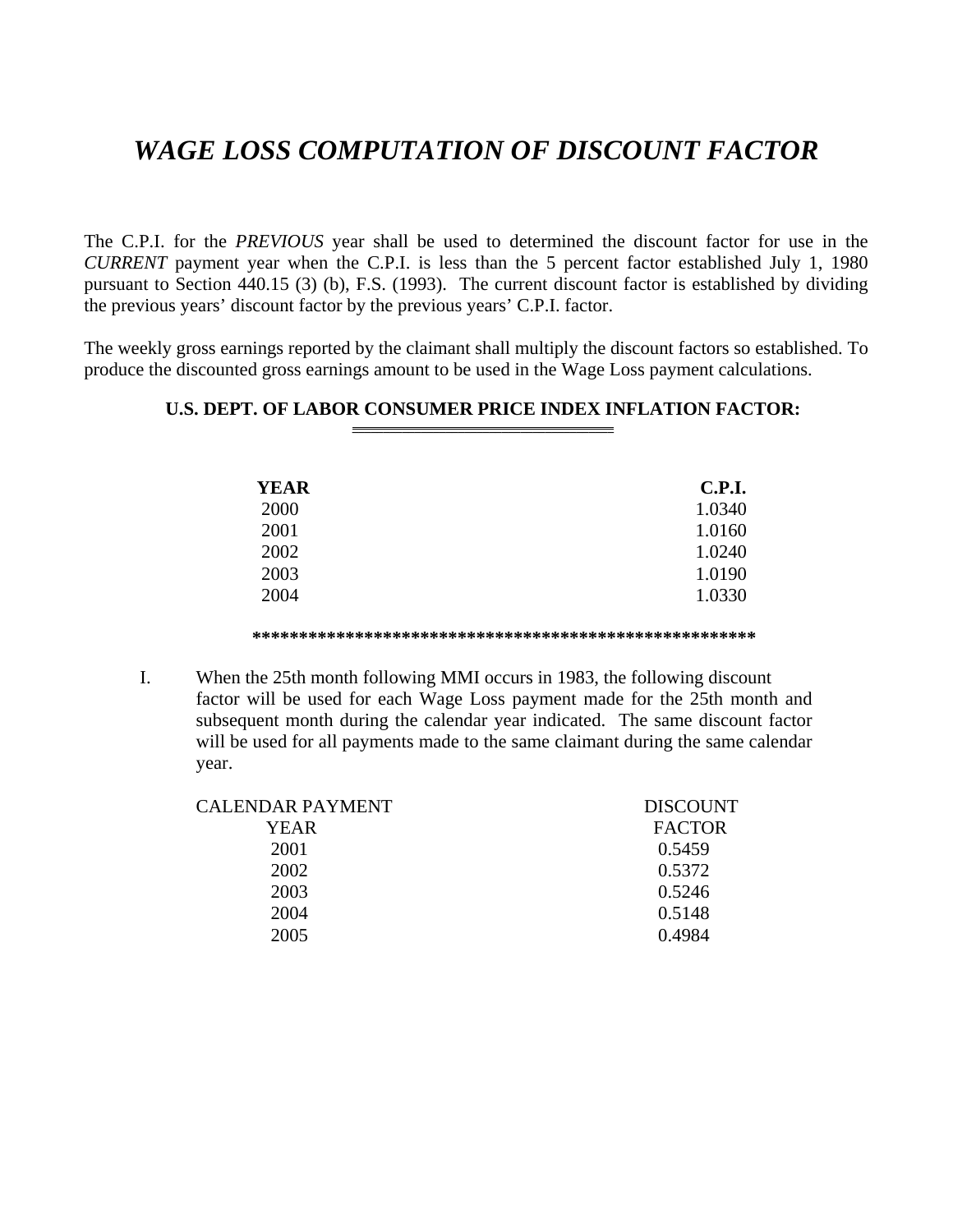II. When the 25th month following MMI occurs in 1984, the following discount factors will be used for each Wage Loss payment made for the 25th month and subsequent month during the calendar year indicated. The same discount factor will be used for all payments made to the same claimant during the same calendar year.

| <b>DISCOUNT</b> |
|-----------------|
| <b>FACTOR</b>   |
| 0.5673          |
| 0.5584          |
| 0.5453          |
| 0.5351          |
| 0.5180          |
|                 |

III. When the 25th month following MMI occurs in 1985, the following discount factors will be used for each Wage Loss payment made for the 25th month and subsequent month during the calendar year indicated. The same discount factor will be used for all payments made to the same claimant during the same calendar year.

| CALENDAR PAYMENT | <b>DISCOUNT</b> |
|------------------|-----------------|
| YEAR             | <b>FACTOR</b>   |
| 2001             | 0.5887          |
| 2002             | 0.5795          |
| 2003             | 0.5659          |
| 2004             | 0.5553          |
| 2005             | 0.5376          |

IV. When the 25th month following MMI occurs in 1986 the following discount factors will be used for each Wage Loss payment made for the 25th month and subsequent month during the calendar year indicated. The same discount factor will be used for all payments made to the same claimant during the same calendar year.

| CALENDAR PAYMENT | <b>DISCOUNT</b> |
|------------------|-----------------|
| YEAR             | <b>FACTOR</b>   |
| 2001             | 0.6121          |
| 2002             | 0.6025          |
| 2003             | 0.5884          |
| 2004             | 0.5774          |
| 2005             | 0.5590          |
|                  |                 |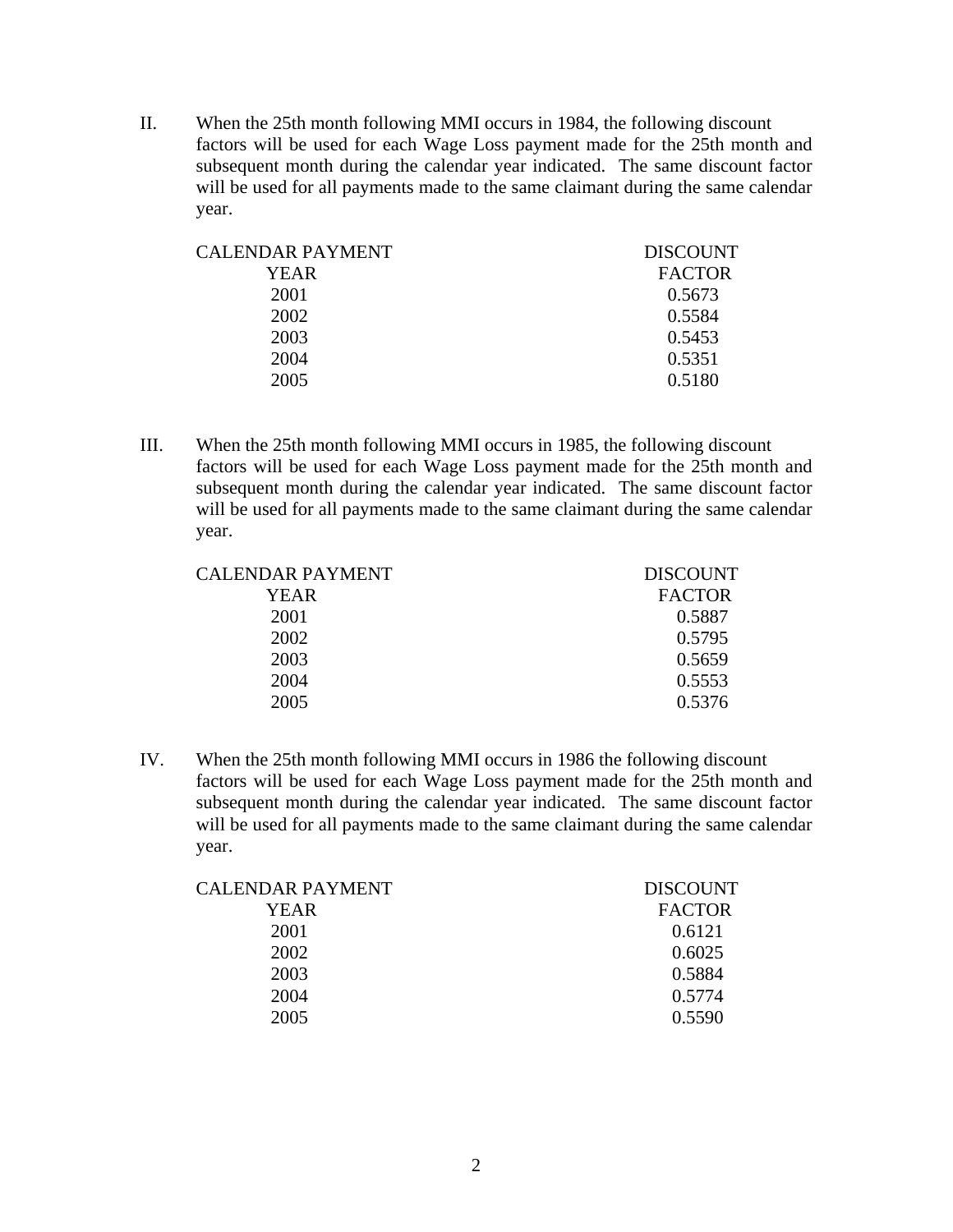V. When the 25th month following MMI occurs in 1987, the following discount factors will be used for each Wage Loss payment made for the 25th month and subsequent month during the calendar year indicated. The same discount factor will be used for all payments made to the same claimant during the same calendar year.

| CALENDAR PAYMENT | <b>DISCOUNT</b> |
|------------------|-----------------|
| YEAR             | <b>FACTOR</b>   |
| 2001             | 0.6350          |
| 2002             | 0.6250          |
| 2003             | 0.6104          |
| 2004             | 0.5990          |
| 2005             | 0.5799          |
|                  |                 |

VI. When the 25th month following MMI occurs in 1988, the following discount factors will be used for each Wage Loss payment made for the 25th month and subsequent month during the calendar year indicated. The same discount factor will be used for all payments made to the same claimant during the same calendar year.

| CALENDAR PAYMENT | <b>DISCOUNT</b> |
|------------------|-----------------|
| YEAR             | <b>FACTOR</b>   |
| 2001             | 0.6418          |
| 2002             | 0.6317          |
| 2003             | 0.6169          |
| 2004             | 0.6054          |
| 2005             | 0.5861          |

VII. When the 25th month following MMI occurs in 1989, the following discount factors will be used for each Wage Loss payment made for the 25th month and subsequent month during the calendar year indicated. The same discount factor will be used for all payments made to the same claimant during the same calendar year.

| <b>DISCOUNT</b> |
|-----------------|
| <b>FACTOR</b>   |
| 0.6701          |
| 0.6596          |
| 0.6441          |
| 0.6321          |
| 0.6119          |
|                 |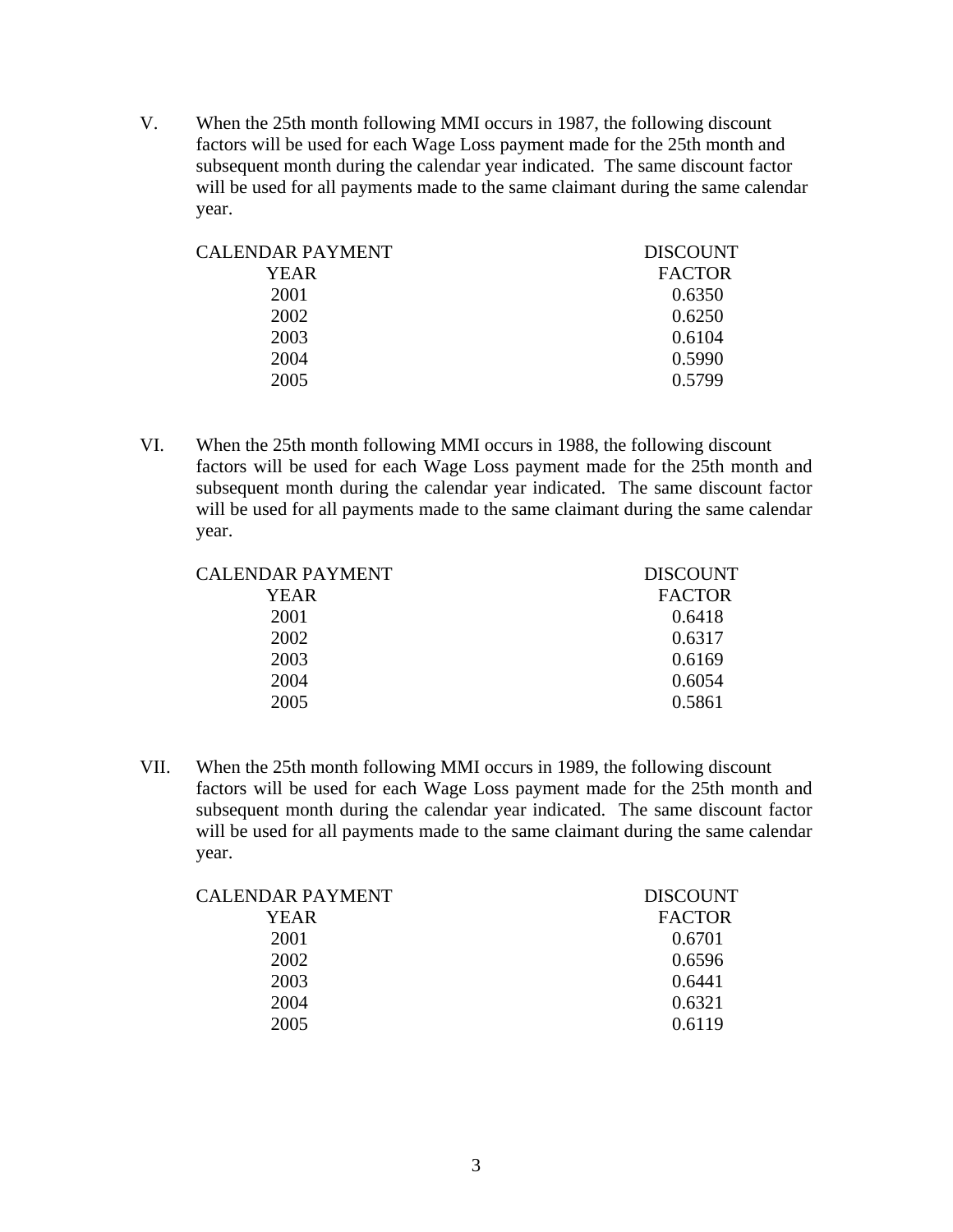VIII. When the 25th month following MMI occurs in 1990, the following discount factors will be used for each Wage Loss payment made for the 25th month and subsequent month during the calendar year indicated. The same discount factor will be used for all payments made to the same claimant during the same calendar year.

| <b>CALENDAR PAYMENT</b> | <b>DISCOUNT</b> |
|-------------------------|-----------------|
| YEAR                    | <b>FACTOR</b>   |
| 2001                    | 0.6997          |
| 2002                    | 0.6887          |
| 2003                    | 0.6726          |
| 2004                    | 0.6601          |
| 2005                    | 0.6390          |
|                         |                 |

IX. When the 25th month following MMI occurs in 1991, the following discount factors will be used for each Wage Loss payment made for the 25th month and subsequent month during the calendar year indicated. The same discount factor will be used for all payments made to the same claimant during the same calendar year.

| <b>CALENDAR PAYMENT</b> | <b>DISCOUNT</b> |
|-------------------------|-----------------|
| YEAR                    | <b>FACTOR</b>   |
| 2001                    | 0.7322          |
| 2002                    | 0.7207          |
| 2003                    | 0.7038          |
| 2004                    | 0.6907          |
| 2005                    | 0.6686          |

X. When the 25th month following MMI occurs in 1992, the following discount factors will be used for each Wage Loss payment made for the 25th month and subsequent month during the calendar year indicated. The same discount factor will be used for all payments made to the same claimant during the same calendar year.

| <b>DISCOUNT</b> |
|-----------------|
| <b>FACTOR</b>   |
| 0.7688          |
| 0.7567          |
| 0.7390          |
| 0.7252          |
| 0.7020          |
|                 |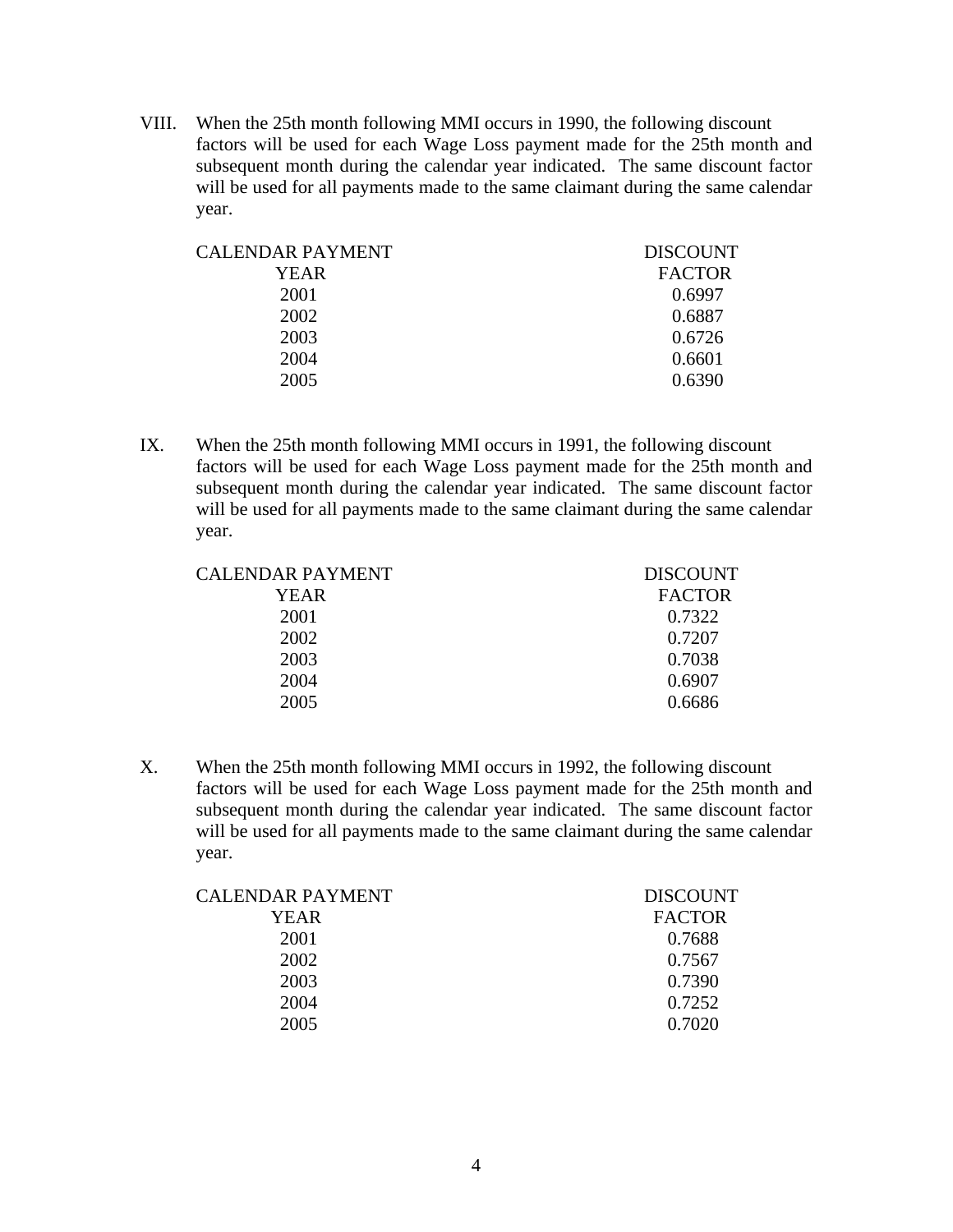XI. When the 25th month following MMI occurs in 1993, the following discount factors will be used for each Wage Loss payment made for the 25th month and subsequent month during the calendar year indicated. The same discount factor will be used for all payments made to the same claimant during the same calendar year.

| <b>DISCOUNT</b> |
|-----------------|
| <b>FACTOR</b>   |
| 0.7924          |
| 0.7800          |
| 0.7617          |
| 0.7475          |
| 0.7236          |
|                 |

XII. When the 25th month following MMI occurs in 1994, the following discount factors will be used for each Wage Loss payment made for the 25th month and subsequent month during the calendar year indicated. The same discount factor will be used for all payments made to the same claimant during the same calendar year.

| CALENDAR PAYMENT | <b>DISCOUNT</b> |
|------------------|-----------------|
| YEAR             | <b>FACTOR</b>   |
| 2001             | 0.8152          |
| 2002             | 0.8024          |
| 2003             | 0.7836          |
| 2004             | 0.7690          |
| 2005             | 0.7444          |

XIII. When the 25th month following MMI occurs in 1995, the following discount factors will be used for each Wage Loss payment made for the 25th month and subsequent month during the calendar year indicated. The same discount factor will be used for all payments made to the same claimant during the same calendar year.

| <b>CALENDAR PAYMENT</b> | <b>DISCOUNT</b> |
|-------------------------|-----------------|
| YEAR                    | <b>FACTOR</b>   |
| 2001                    | 0.8375          |
| 2002                    | 0.8244          |
| 2003                    | 0.8051          |
| 2004                    | 0.7900          |
| 2005                    | 0.7648          |
|                         |                 |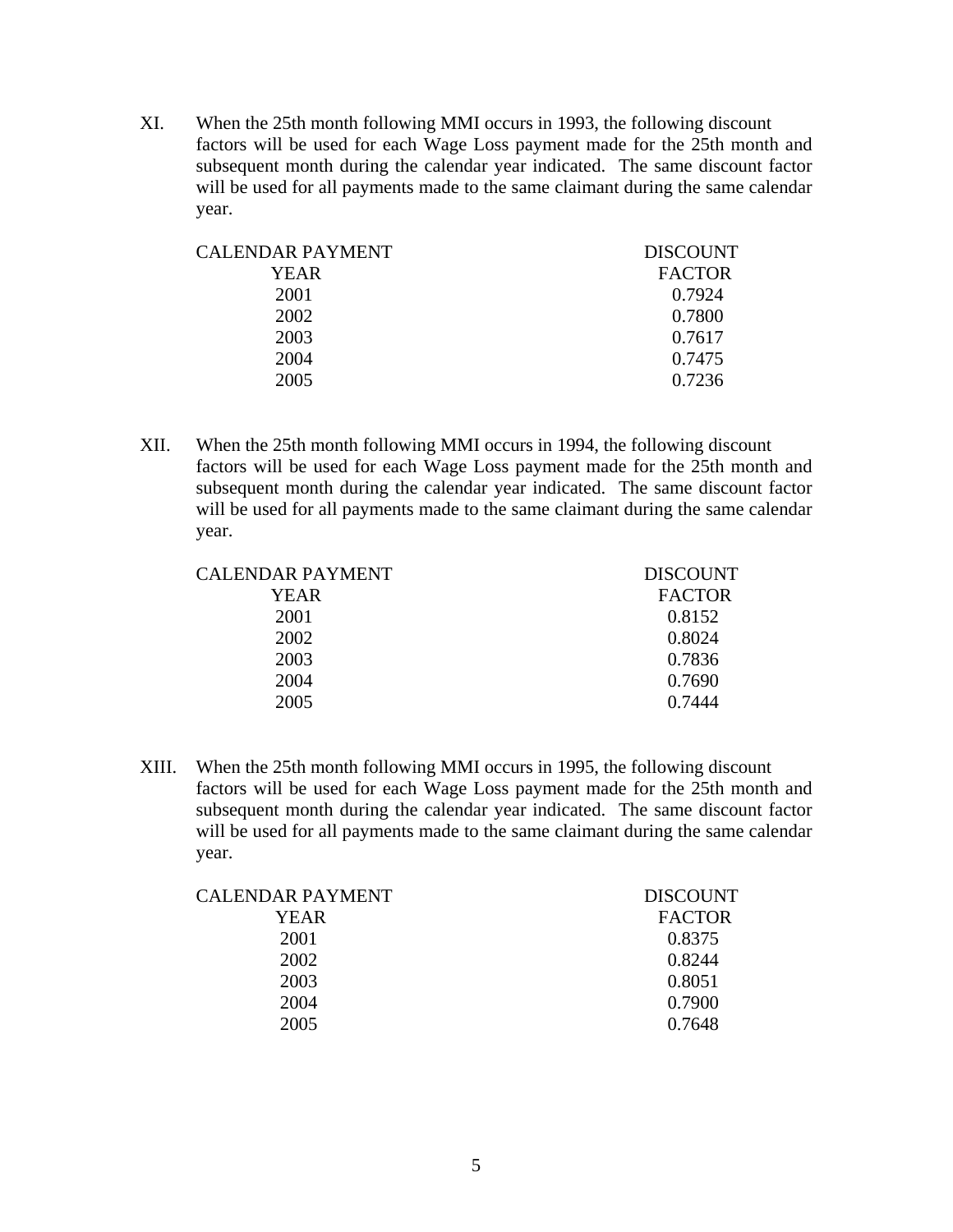XIV. When the 25th month following MMI occurs in 1996, the following discount factors will be used for each Wage Loss payment made for the 25th month and subsequent month during the calendar year indicated. The same discount factor will be used for all payments made to the same claimant during the same calendar year.

| <b>DISCOUNT</b> |
|-----------------|
| <b>FACTOR</b>   |
| 0.8599          |
| 0.8464          |
| 0.8266          |
| 0.8112          |
| 0.7853          |
|                 |

XV. When the 25th month following MMI occurs in 1997, the following discount factors will be used for each Wage Loss payment made for the 25th month and subsequent month during the calendar year indicated. The same discount factor will be used for all payments made to the same claimant during the same calendar year.

| <b>CALENDAR PAYMENT</b> | <b>DISCOUNT</b> |
|-------------------------|-----------------|
| YEAR                    | <b>FACTOR</b>   |
| 2001                    | 0.8815          |
| 2002                    | 0.8677          |
| 2003                    | 0.8474          |
| 2004                    | 0.8316          |
| 2005                    | 0.8050          |

XVI. When the 25th month following MMI occurs in 1998, the following discount factors will be used for each Wage Loss payment made for the 25th month and subsequent month during the calendar year indicated. The same discount factor will be used for all payments made to the same claimant during the same calendar year.

| <b>CALENDAR PAYMENT</b> | <b>DISCOUNT</b> |
|-------------------------|-----------------|
| YEAR                    | <b>FACTOR</b>   |
| 2001                    | 0.9105          |
| 2002                    | 0.8962          |
| 2003                    | 0.8752          |
| 2004                    | 0.8589          |
| 2005                    | 0.8315          |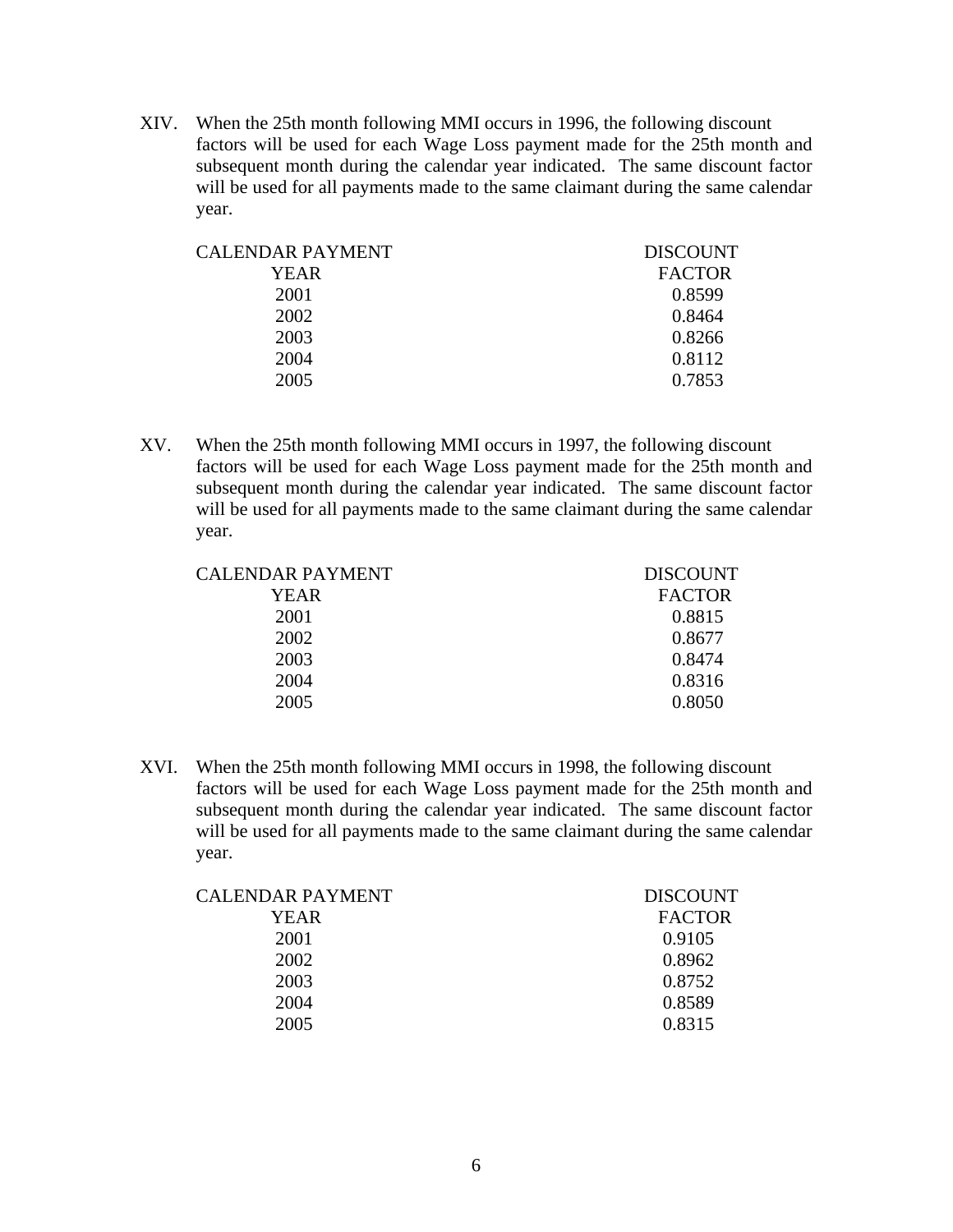XVII. When the 25th month following MMI occurs in 1999, the following discount factors will be used for each Wage Loss payment made for the 25th month and subsequent month during the calendar year indicated. The same discount factor will be used for all payments made to the same claimant during the same calendar year.

| CALENDAR PAYMENT | <b>DISCOUNT</b> |
|------------------|-----------------|
| YEAR             | <b>FACTOR</b>   |
| 2001             | 0.9269          |
| 2002             | 0.9123          |
| 2003             | 0.8909          |
| 2004             | 0.8743          |
| 2005             | 0.8464          |
|                  |                 |

XVIII. When the 25th month following MMI occurs in 2000, the following discount factors will be used for each Wage Loss payment made for the 25th month and subsequent month during the calendar year indicated. The same discount factor will be used for all payments made to the same claimant during the same calendar year.

| CALENDAR PAYMENT | <b>DISCOUNT</b> |
|------------------|-----------------|
| YEAR             | <b>FACTOR</b>   |
| 2001             | 0.9417          |
| 2002             | 0.9269          |
| 2003             | 0.9052          |
| 2004             | 0.8883          |
| 2005             | 0.8599          |

XIX. When the 25th month following MMI occurs in 2001, the following discount factors will be used for each Wage Loss payment made for the 25th month and subsequent month during the calendar year indicated. The same discount factor will be used for all payments made to the same claimant during the same calendar year.

| <b>CALENDAR PAYMENT</b> | <b>DISCOUNT</b> |
|-------------------------|-----------------|
| YEAR                    | <b>FACTOR</b>   |
| 2001                    | 0.9671          |
| 2002                    | 0.9519          |
| 2003                    | 0.9296          |
| 2004                    | 0.9123          |
| 2005                    | 0.8832          |
|                         |                 |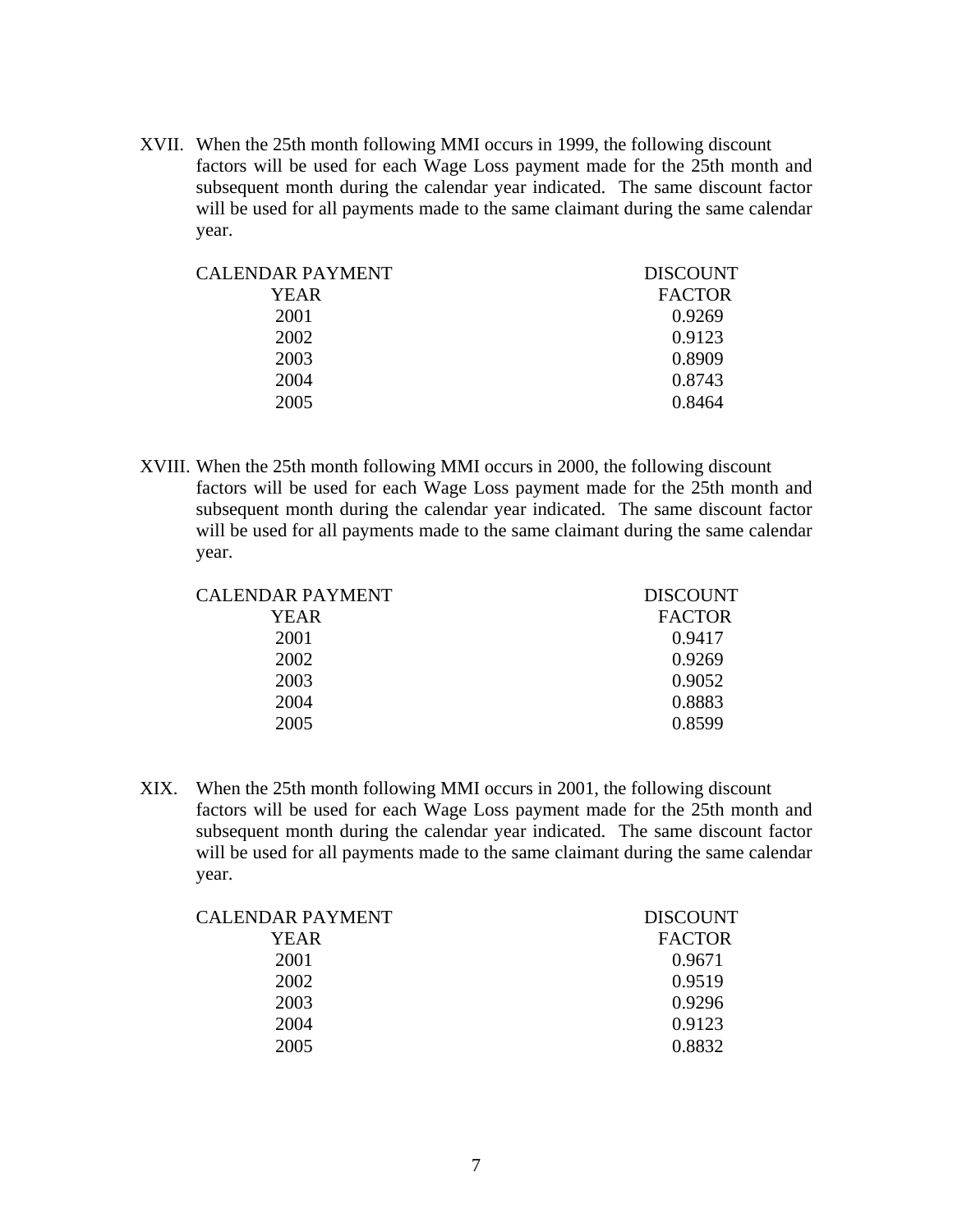XX. When the 25th month following MMI occurs in 2002, the following discount factors will be used for each Wage Loss payment made for the 25th month and subsequent month during the calendar year indicated. The same discount factor will be used for all payments made to the same claimant during the same calendar year.

| CALENDAR PAYMENT | <b>DISCOUNT</b> |
|------------------|-----------------|
| YEAR             | <b>FACTOR</b>   |
| 2002             | 0.9843          |
| 2003             | 0.9612          |
| 2004             | 0.9433          |
| 2005             | 0.9132          |
|                  |                 |

XXI. When the 25th month following MMI occurs in 2003, the following discount factors will be used for each Wage Loss payment made for the 25th month and subsequent month during the calendar year indicated. The same discount factor will be used for all payments made to the same claimant during the same calendar year.

| CALENDAR PAYMENT | <b>DISCOUNT</b> |
|------------------|-----------------|
| YEAR             | <b>FACTOR</b>   |
| 2003             | 0.9766          |
| 2004             | 0.9584          |
| 2005             | 0.9278          |
|                  |                 |

XXII. When the 25th month following MMI occurs in 2004, the following discount factors will be used for each Wage Loss payment made for the 25th month and subsequent month during the calendar year indicated. The same discount factor will be used for all payments made to the same claimant during the same calendar year.

| <b>DISCOUNT</b> |
|-----------------|
| <b>FACTOR</b>   |
| 0.9814          |
| 0.9500          |
|                 |